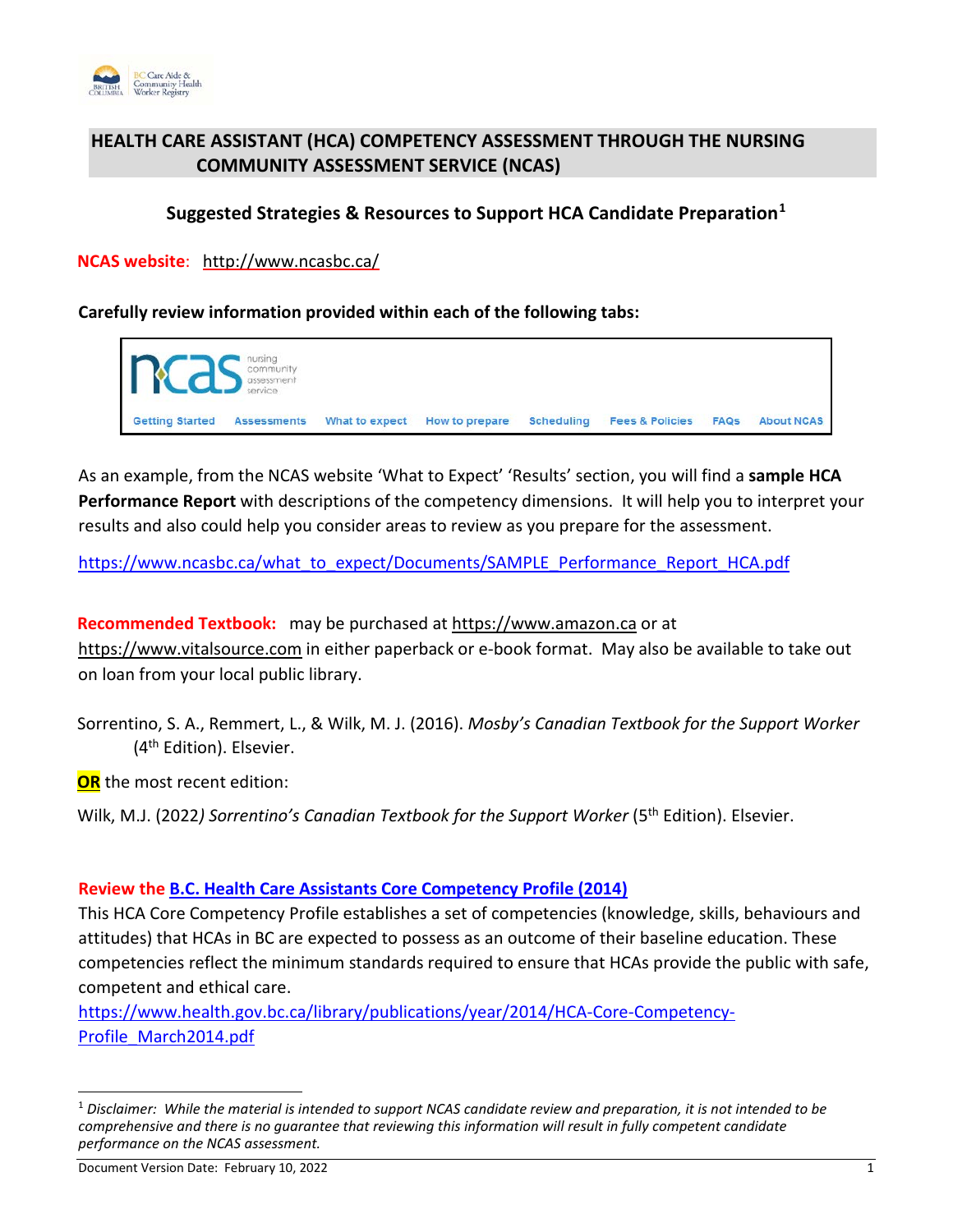

# **Take the free, online overview course on Health Care Assistant (HCA) Practice in BC: [Health Care Assistant Practice in British Columbia](https://learninghub.phsa.ca/Courses/24104/health-care-assistant-practice-in-british-columbia)**

## <https://learninghub.phsa.ca/Courses/24104/health-care-assistant-practice-in-british-columbia>

This free online, self-paced course provides an overview of information that is relevant to HCA practice in the province of British Columbia. This 5-hour course develops an awareness of HCA parameters of practice in BC and the different types of health care settings where HCAs work. It covers the importance of working collaboratively in the health care team and highlights key concepts such as person-centered care as well as legal, ethical and professional approaches to practice.

# **Review the [BC HCA Curriculum Guide](http://solr.bccampus.ca:8001/bcc/file/e4e61b7e-6615-436e-9cf1-ce808dce5c63/1/BC%20Provincial%20HCA%20Curriculum%20Guide%202015%20Final.pdf)**

[http://solr.bccampus.ca:8001/bcc/file/e4e61b7e-6615-436e-9cf1](http://solr.bccampus.ca:8001/bcc/file/e4e61b7e-6615-436e-9cf1-ce808dce5c63/1/BC%20Provincial%20HCA%20Curriculum%20Guide%202015%20Final.pdf) [ce808dce5c63/1/BC%20Provincial%20HCA%20Curriculum%20Guide%202015%20Final.pdf](http://solr.bccampus.ca:8001/bcc/file/e4e61b7e-6615-436e-9cf1-ce808dce5c63/1/BC%20Provincial%20HCA%20Curriculum%20Guide%202015%20Final.pdf)

There is a standardized provincial curriculum for Health Care Assistants in British Columbia. Reviewing the required course concepts and learning outcomes would be a helpful way to assess your own knowledge, skills and abilities as you prepare for the NCAS HCA Competency Assessment.

As an example, you will find some example information from the HCA Curriculum Guide in [Appendix A](#page-3-0) of this document (pp. 4-8).

# **Review the [Health Care Assistant Program Supplement to the Provincial Curriculum Guide \(2015\) –](https://opentextbc.ca/hcasupplement/) [Third Edition](https://opentextbc.ca/hcasupplement/)**

<https://opentextbc.ca/hcasupplement/>

As an example, there are a number of Video Scenarios for Student Self-Assessment within th[e Healing 3:](https://opentextbc.ca/hcasupplement/chapter/healing-3-personal-care-and-assistance/)  [Personal Care and Assistance course resources](https://opentextbc.ca/hcasupplement/chapter/healing-3-personal-care-and-assistance/) which could be helpful. Please note, however, that these video scenarios have been developed for students to self-assess their learning prior to their first clinical practice experience. It is essential to recognize that students do not perform in the HCA role independently until after they have graduated, become registered and are employed. Please keep this in mind as you are reviewing the scenarios.

[Roles and Responsibilities of the HCA](https://opentextbc.ca/hcaroles/chapter/about-this-video-scenario/) [Communicating with the Health Care Team](https://opentextbc.ca/hcacommunicate/chapter/about-this-video-scenario/) [Isolation Precautions](https://opentextbc.ca/hcaisolation/chapter/about-this-video-scenario/) [Lifts and Transfers](https://opentextbc.ca/hcatransfers/chapter/about-this-video-scenario/) [Morning Care](https://opentextbc.ca/hcamorningcare/chapter/about-this-video-scenario/)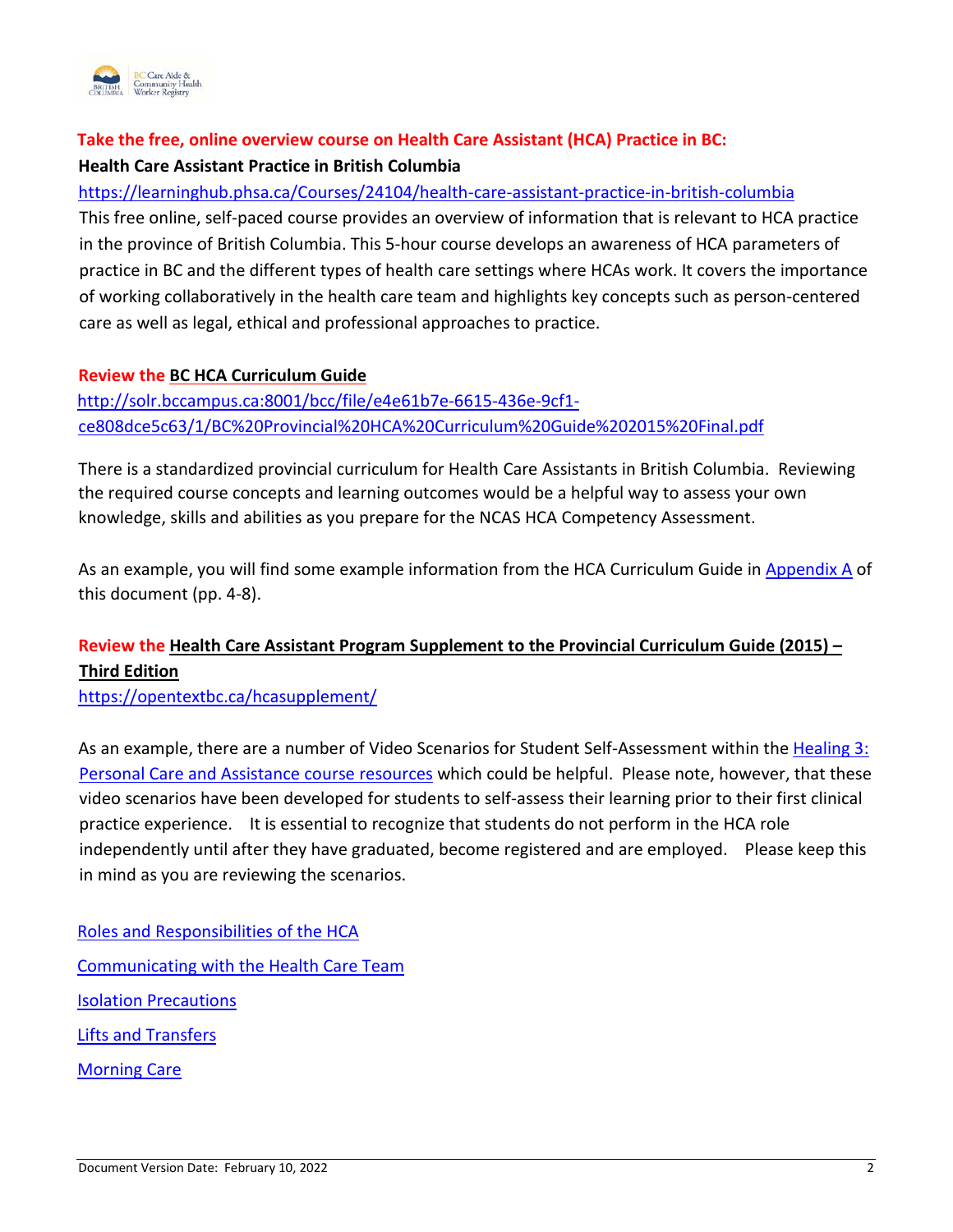

## **Visit these websites and review resources and videos:**

### **Safe Practice Free Online Courses & Review Material / Information:**

WorkSafeBC Injury Prevention Resources for Health Care <https://www.worksafebc.com/en/health-safety/industries/health-care-social-services>

SafeCare BC Resources <https://www.safecarebc.ca/tools/resources/>

Provincial Infection Control Network of BC, BC Infection Control and Hand Hygiene Module <https://www.picnet.ca/education/education-modules/infection-control-module/>

Provincial Health Services Authority Patient Handling Videos <http://learn.phsa.ca/phsa/patienthandling/>

#### **Cognitive Health Challenges Review Material / Information:**

Alzheimer Society British Columbia, Living with Dementia <https://alzheimer.ca/bc/en/help-support/im-healthcare-provider/healthcare-resources-bc> <http://www.alzheimer.ca/en/bc/Living-with-dementia/Ways-to-communicate> <http://www.alzheimer.ca/en/bc/Living-with-dementia/Day-to-day-living>

Programs for Elderly, Documentary Films on Aging <http://www.programsforelderly.com/documentaries-memory.php>

Teepa Snow, *Positive Approach to Brain Change*  <http://teepasnow.com/> and<https://www.youtube.com/user/teepasnow>

#### **Violence Prevention Free Online Course & Review Material / Information:**

WorkSafeBC, *Dementia: Understanding Risks and Preventing Violence*  <http://www.worksafebcmedia.com/media/WebBooks/Dementia/index.html#/>

#### **Additional Resources**

Government of British Columbia, Protection from Elder Abuse and Neglect [http://www2.gov.bc.ca/gov/content/family-social-supports/seniors/health-safety/protection-from](http://www2.gov.bc.ca/gov/content/family-social-supports/seniors/health-safety/protection-from-elder-abuse-and-neglect)[elder-abuse-andneglect](http://www2.gov.bc.ca/gov/content/family-social-supports/seniors/health-safety/protection-from-elder-abuse-and-neglect)

Seniors First BC, EBook – Understanding and Responding to Elder Abuse <http://seniorsfirstbc.ca/?s=understanding+and+responding+to+elder+abuse>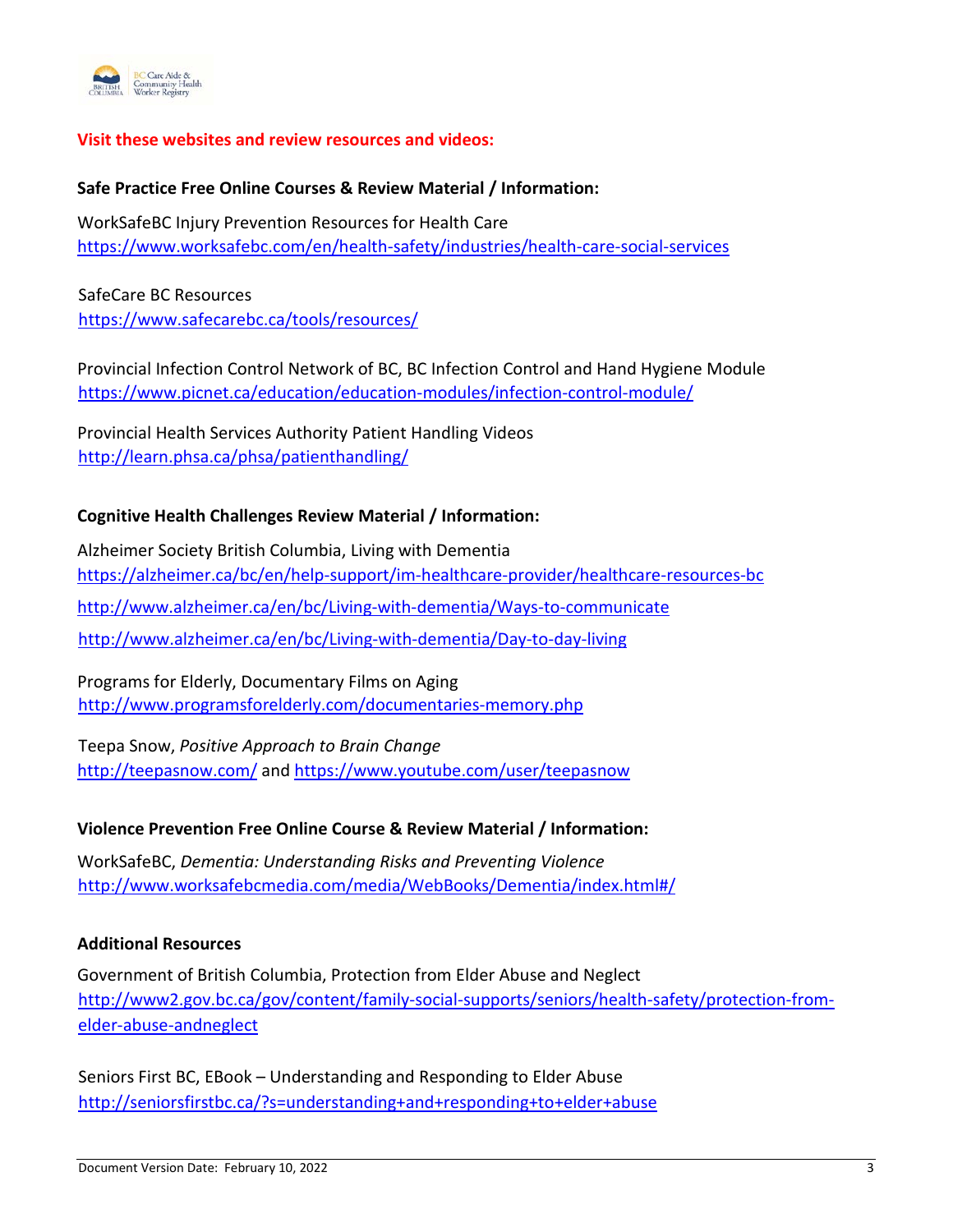

# <span id="page-3-0"></span>**Appendix A**

**[Health Care Assistant Program: Provincial Curriculum 2015](http://solr.bccampus.ca:8001/bcc/file/e4e61b7e-6615-436e-9cf1-ce808dce5c63/1/BC%20Provincial%20HCA%20Curriculum%20Guide%202015%20Final.pdf) – Page 18:**

### **Program Learning Outcomes**

- 1. Provide person-centred care and assistance that recognizes and respects the uniqueness of each individual client.
- 2. Use an informed problem-solving approach to provide care and assistance that promotes the physical, psychological, social, cognitive and spiritual well-being of clients and families.
- 3. Provide care and assistance for clients experiencing complex health challenges.
- 4. Provide care and assistance for clients experiencing cognitive and/or mental health challenges.
- 5. Interact with other members of the health care team in ways that contribute to effective working relationships and the achievement of goals.
- 6. Communicate clearly, accurately and in sensitive ways with clients and families within a variety of community and facility contexts.
- 7. Provide personal care and assistance in a safe, competent and organized manner.
- 8. Recognize and respond to own self-development, learning and health enhancement needs.
- 9. Perform the care provider role in a reflective, responsible, accountable and professional manner.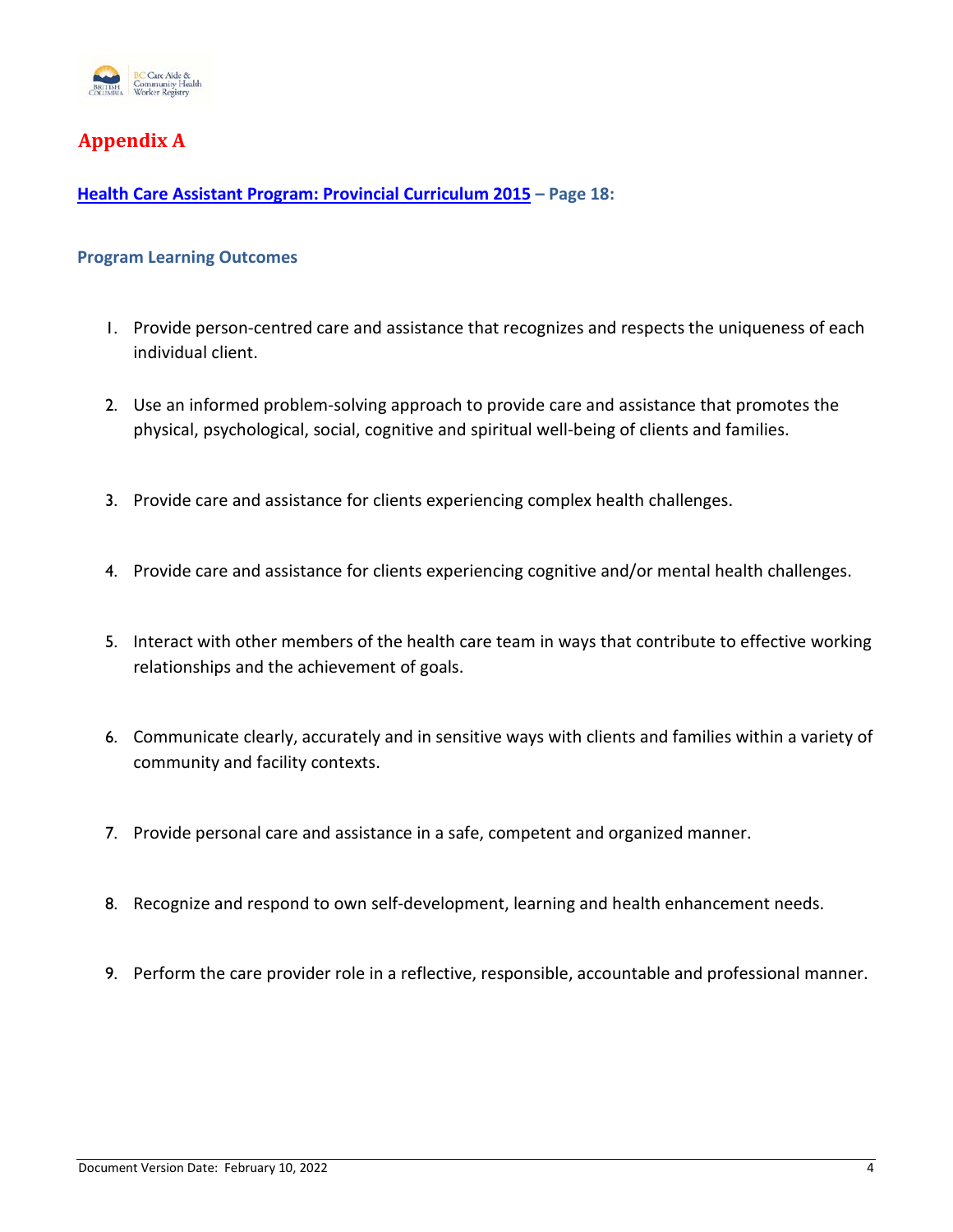

## **[Health Care Assistant Program: Provincial Curriculum 2015,](http://solr.bccampus.ca:8001/bcc/file/e4e61b7e-6615-436e-9cf1-ce808dce5c63/1/BC%20Provincial%20HCA%20Curriculum%20Guide%202015%20Final.pdf) pp. 56-59**

#### **Assigned versus Delegated Care Activities:**

Some of the care activities performed by the HCA may be assigned in one care setting but delegated in another setting. Care activities that are often/frequently delegated are noted as such in the following course content overview from the HCA Program Provincial Curriculum Guide.

#### **Healing 3 Personal Care & Assistance Course**

#### **Course Content**

Problem-solving when carrying out care-giving procedures

- Planning and implementing care based on the person's needs, the established care plan and agency policies.
- Assessing the client and the situation prior to commencing care.
- Identifying unsafe environments or situations.
- Seeking assistance if necessary in order to maintain the safety of the client and/or the care provider.
- Organizing equipment and supplies in order to efficiently complete tasks.
- Checking equipment for safety and functionality.
- Reporting equipment malfunction.
- Performing the procedure(s).
- Maintaining client privacy and dignity.
- Encouraging independence and self-care as much as possible.
- Cleaning equipment after use and returning to appropriate place.
- Tidying the client's environment.
- Evaluating effectiveness of the procedure.
- Reporting and recording actions, results and observations.
- Responding appropriately to emergency situations.

Asepsis and prevention of infection

- Microorganisms, including MROs, and the spread of infection.
- Principles and practice of medical asepsis.
- Routine practices.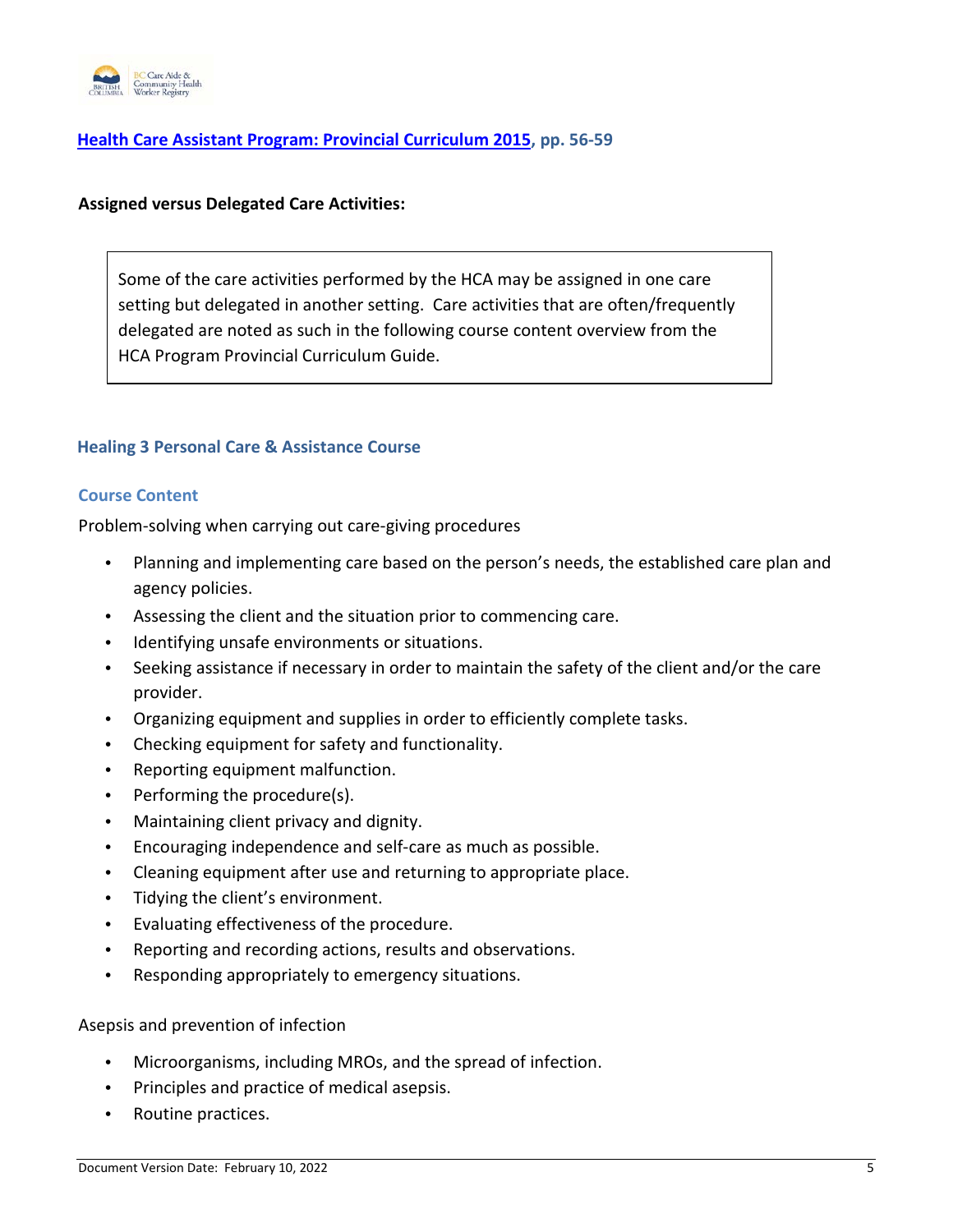

- Hand Washing.
- Gloving.
- Isolation Precautions.

Promoting comfort and rest

- Admitting a person to a facility.
- Promoting comfort, rest and sleep.

### Promoting personal hygiene

- Oral hygiene.
- Bathing bed bath, tub baths and showers.
- Providing perineal care.
- Assisting with grooming and dressing.
- A.M. and h.s. care.
- Back massage and skin care.
- Using pressure relieving devices.

Moving, positioning and transferring a client

- Body mechanics.
- Turning a person in bed.
- Using positioning devices.
- Assisting with transferring and moving a person in a hospital bed and a regular bed.
- Transferring a person to a stretcher.
- Moving a person to the side of a bed and assisting him/her to sit.
- Transferring a person from a bed to a chair or wheelchair and back.
- Transferring a person from a wheelchair to a bath chair or toilet.
- Using mechanical lifts including ceiling lifts.
- Assisting the individual to use a walker safely.
- Cleaning of equipment (in the home).

### Bedmaking

- Making a closed bed.
- Making an open bed.
- Making an occupied bed.

### Promoting exercise and activity

Bed rest.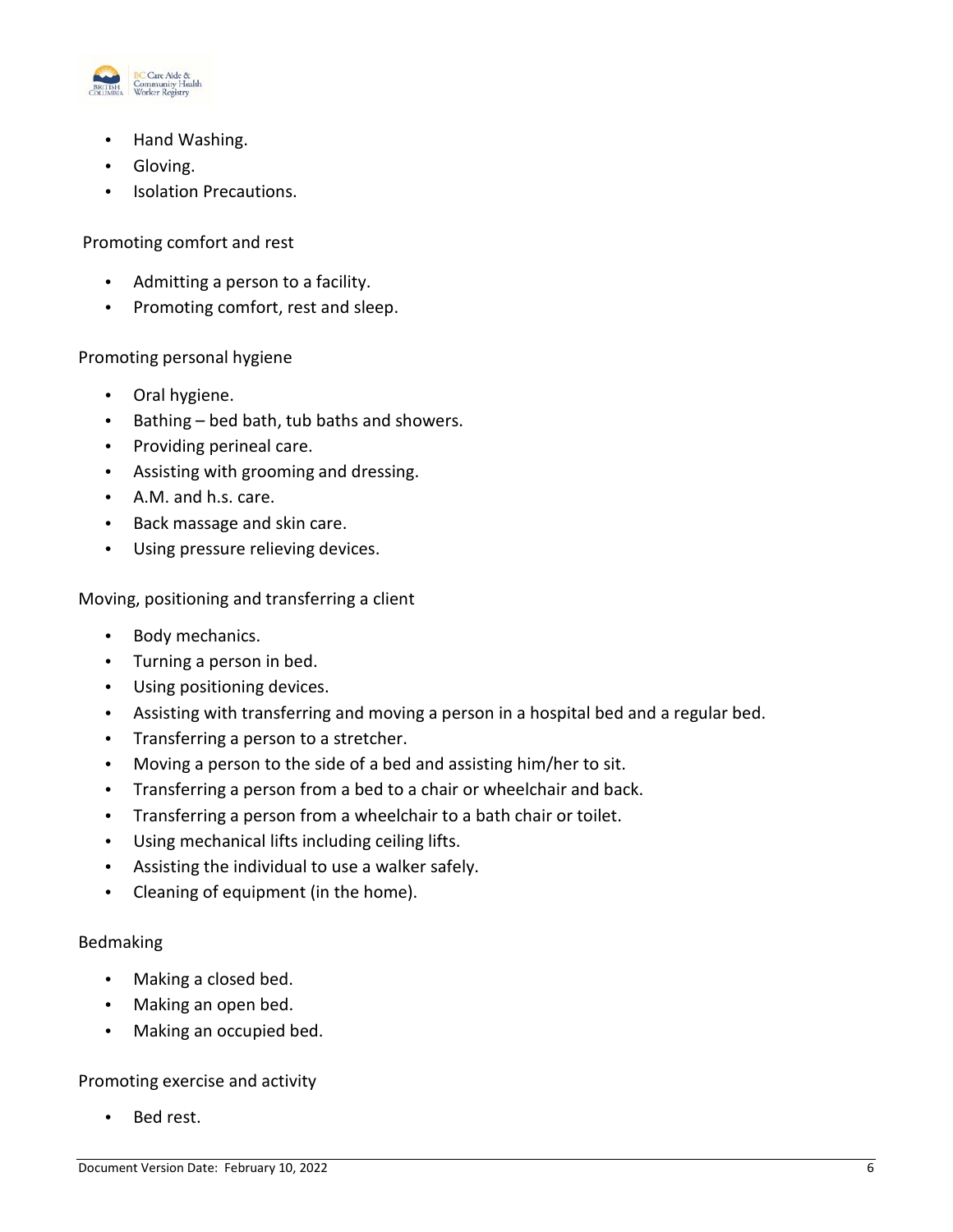

- Assisting with ambulation.
- Assisting with walking devices especially safe use of walkers with resting seat.
- Assisting with wheelchairs.
- Dealing with falls.

Promoting healthy nutrition and fluid intake

- Utilizing an understanding of basic nutrition related to the client's health needs and preferences.
- Serving meals in ways that encourage normalizing interactions.
- Assisting clients with eating and drinking.
- Utilizing safe feeding/eating assistance techniques with individuals who are experiencing difficulty biting, chewing and/or swallowing.
- Observing and recording intake and output.

Promoting urinary and bowel elimination

- Using bedpans and urinals.
- Toileting techniques.
- Using commodes.
- Assisting the person with urinary and bowel incontinence.
- Using urinary incontinence products.
- Assisting the person with condom catheter drainage.
- Assisting the person with an established catheter (may be delegated).
- Emptying drainage bags.
- Collecting urine specimens.
- Factors affecting bowel elimination.
- Assisting with bowel training.
- Administering enemas and suppositories (may be delegated).
- Assisting the person with an established ostomy (may be delegated).
- Collecting stool specimens.

Measuring vital signs

- Measuring height and weight.
- Measuring body temperature.
- Monitoring pulse and respirations.
- Being familiar with differing types of equipment.
- Reporting and recording vital signs.